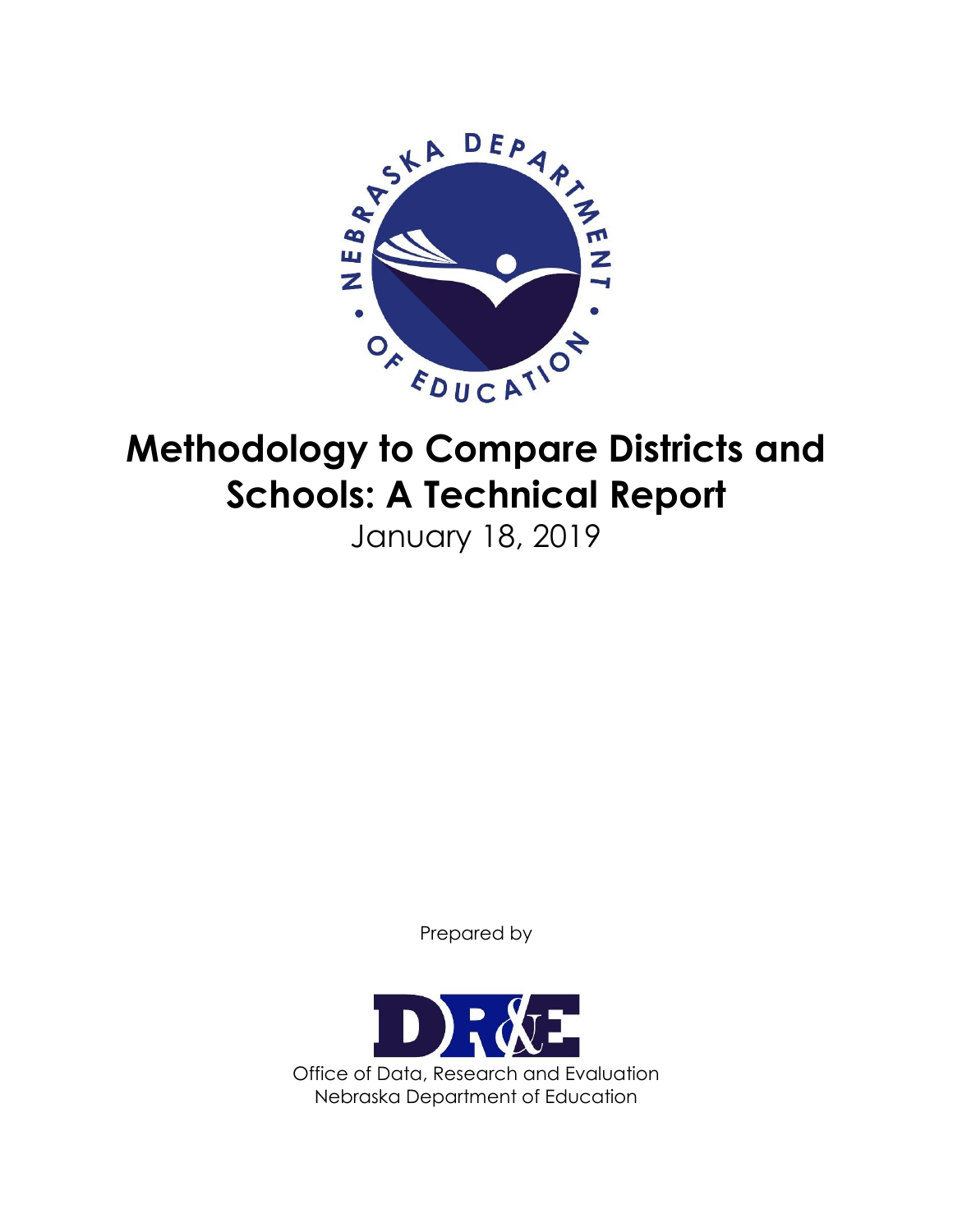# **Table of Contents**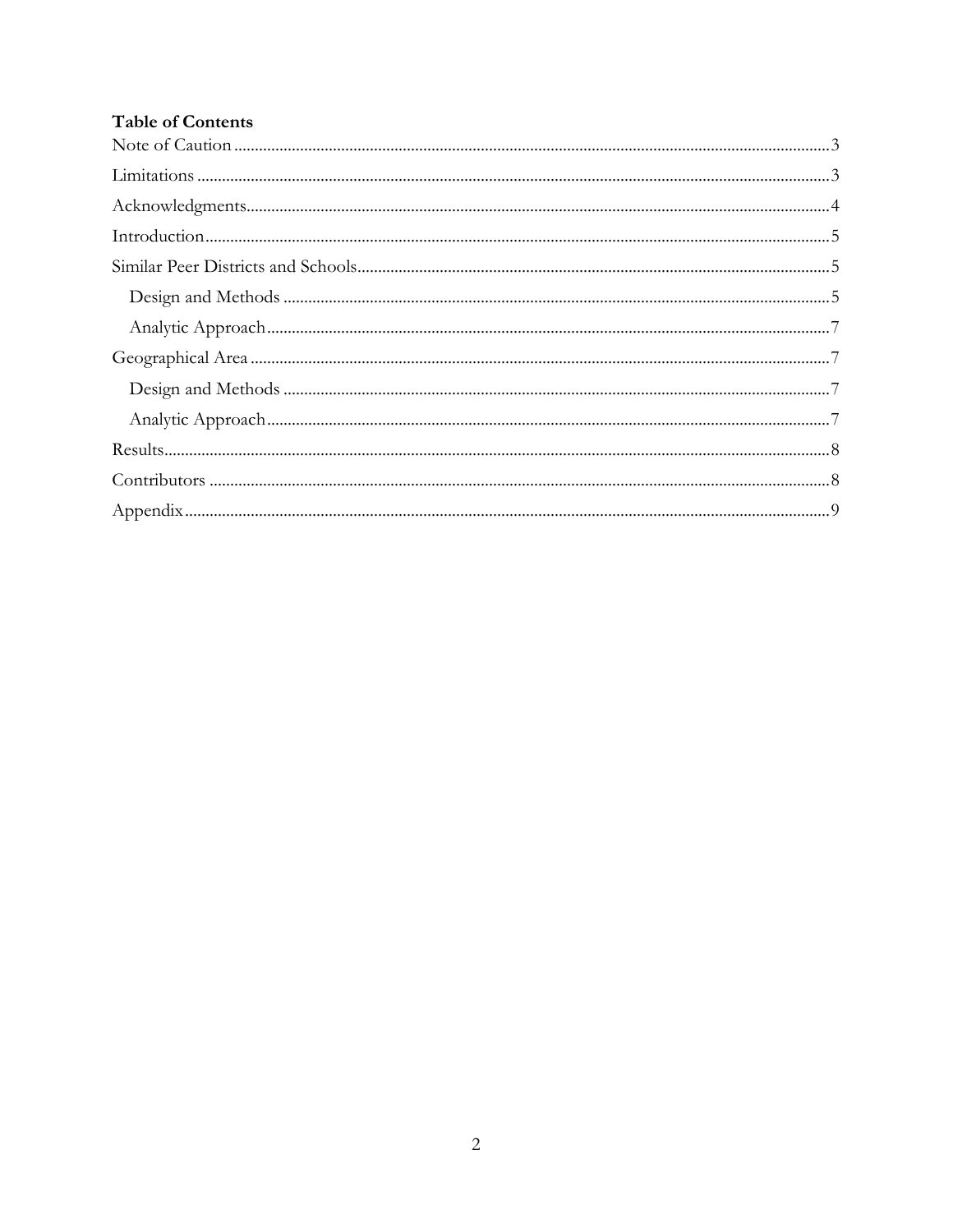## <span id="page-2-0"></span>**Note of Caution**

The methodology described in this document represents *one* approach to constructing a group of similar peers for each school and school district in Nebraska. Other methods could also be used. As such, we caution readers to interpret the similar peer information with care. When evaluating school and school district data, persons should consider a mix of reference points as a means of triangulation. Other reference points might include, for example: the state average, statistics for those schools and school districts geographically closest, statistics for schools receiving similar supports and services, and those with the most similar membership counts.

## <span id="page-2-1"></span>**Limitations**

Developing similar peer groupings is designed to enable users to conduct more thoughtful comparative analysis. Despite the benefits to this approach, there are limitations to the use of any grouping methodology. Specific limitations to the approach employed here include:

- The similar peer calculation does not include a measure of geographic distance (although users can select geographic distance as a separate parameter using the NEP compare feature). Many schools and school districts tend to compare themselves with surrounding schools and school districts. The similar peer method does not necessarily include geographically close districts in the comparison grouping because neighboring districts might not truly be the "most similar" districts in the state. On the other hand, some variables included in the similar peer calculation tend to reflect regional conditions.
- The similar peer method deliberately selects only the 12 schools or school districts "most" similar" as the standard for comparison. However, some schools and districts are more "unique" than others. In some cases, "similarity" to other schools or school districts – even among peers – can be large.
- It is also true that some schools or school districts tend to look like many other schools or school districts, so the cutoff of 12 captures those schools or school districts that are extremely similar according to the chosen dimensions. Still, schools or school districts can closely resemble many other schools or school districts beyond the cutoff of 12.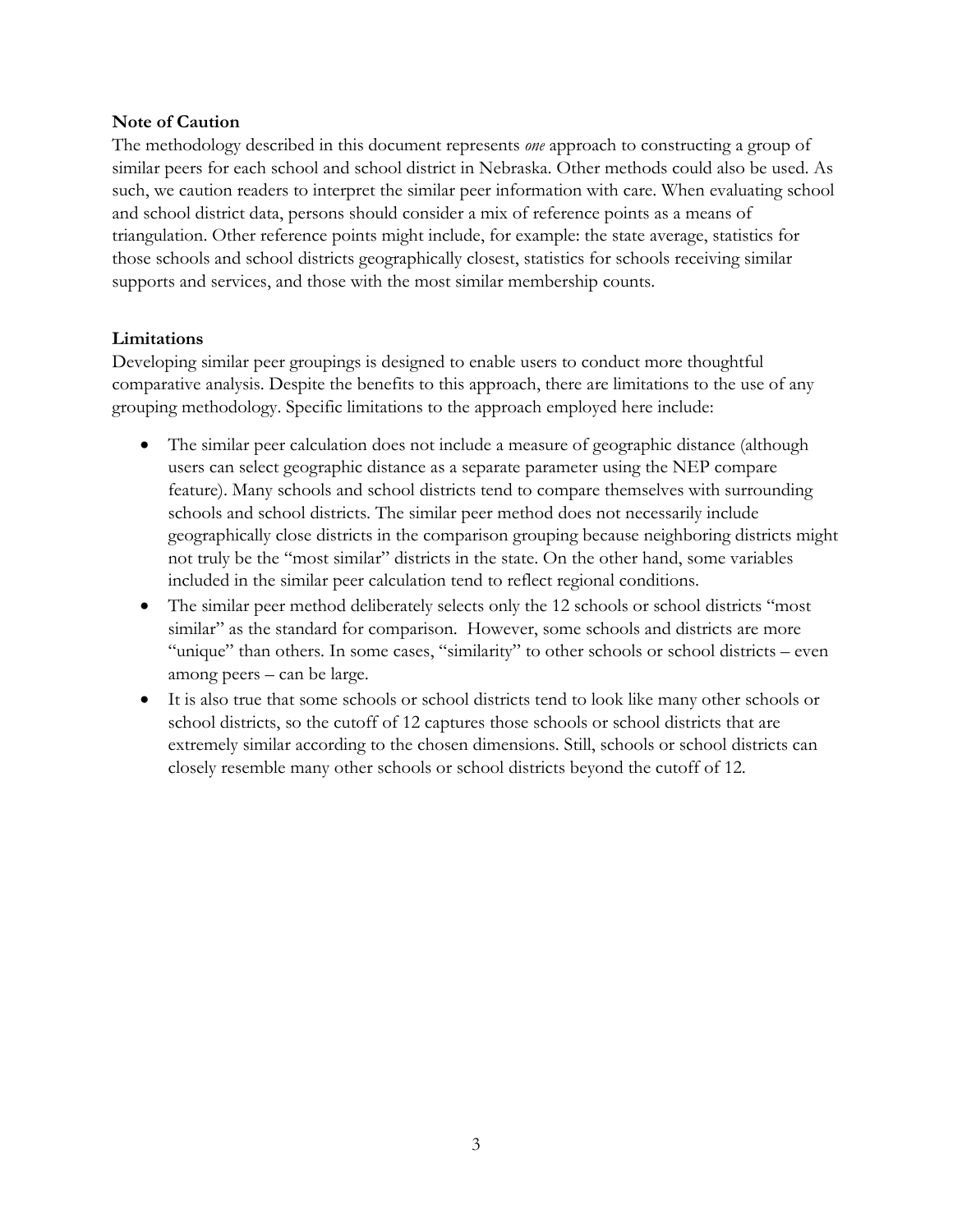## <span id="page-3-0"></span>**Acknowledgments**

- Dr. Ashok Samal, Professor, Department of Computer Science and Engineering, University of Nebraska-Lincoln (UNL) for providing invaluable guidance on variable identification, data management, and clustering approaches.
- David Drozd, Research Coordinator, Center for Public Affairs Research (CPAR), University of Nebraska at Omaha (UNO) for providing expert insight into Census data and procuring the desired Census data for this project.
- Office of Policy and Research, Ohio Department of Education, for sharing their experience and method of determining similar districts in their state.
- Subject Matter Experts at the Nebraska Department of Education (NDE) for sharing their knowledge on the appropriateness of specific data elements for this project.

**Keywords:** *Similar Districts; Similar Schools; Nebraska Education Profile; Census Data; Euclidean Distance; Geographic (Haversine) Distance*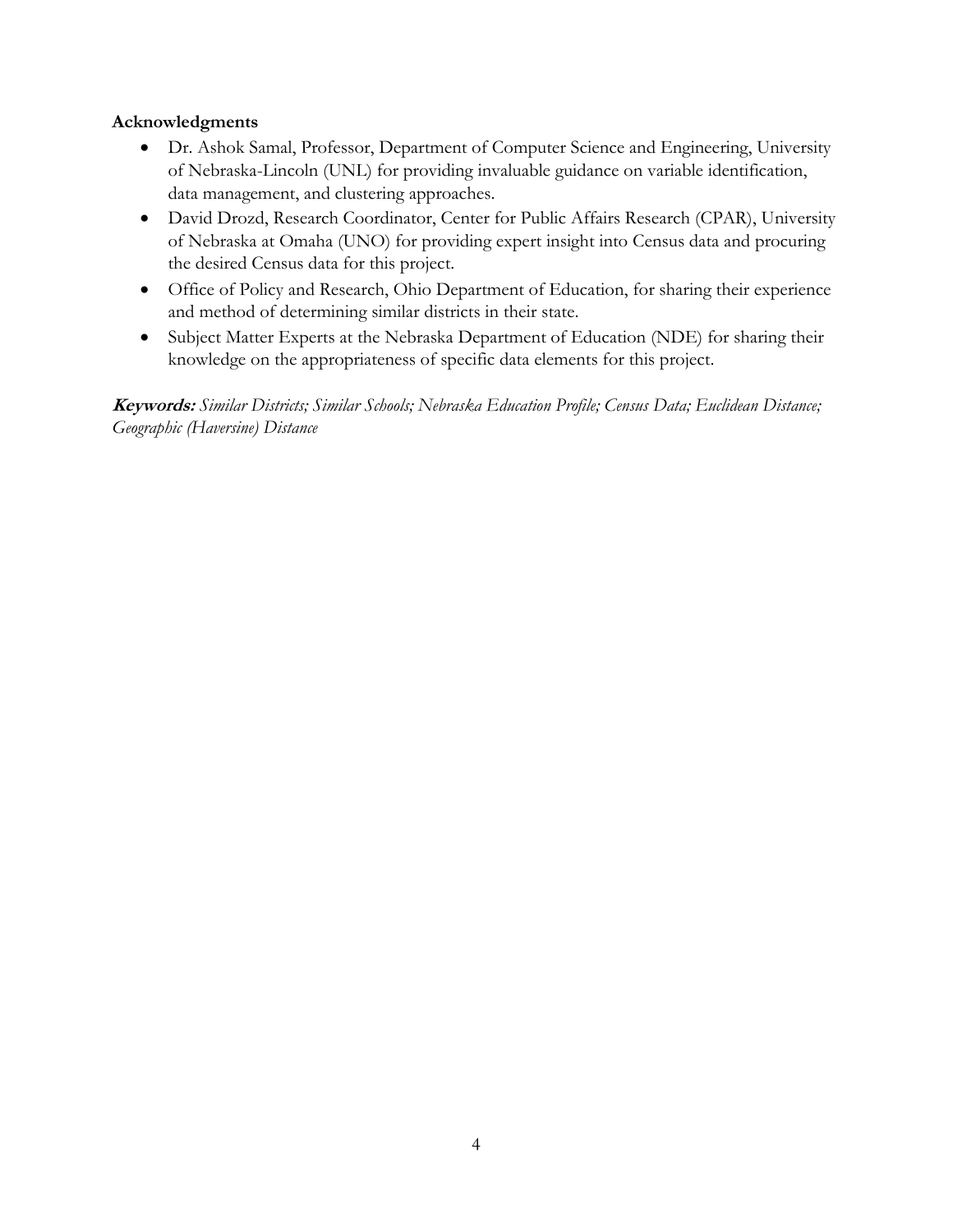#### <span id="page-4-0"></span>**Introduction**

The Nebraska Education Profile (NEP) website has been undergoing major enhancements, and thus the need to identify and compare similar peer districts and schools. This would provide utility for any given district or school as they evaluate their performance relative to that of the entire state, and relative to that of other districts or schools that are similar to them on a variety of measures – peers. Additionally, groups of districts or schools that are geographically close to each other are also determined to allow for comparisons between districts or schools within the same geographical area. This technical report details the methodology behind these similar peers and geographic groupings.

## <span id="page-4-1"></span>**Similar Peer Districts and Schools**

## <span id="page-4-2"></span>*Design and Methods*

In order to operationalize "similarity," a combination of variables that uniquely describes each district or school was identified. These variables were selected due to their relevance, availability, and persistence. Table 1 describes the list of 27 variables that were selected to describe any given district or school.

| Variable                             | Description                                                                             | Source     |
|--------------------------------------|-----------------------------------------------------------------------------------------|------------|
| Membership                           | Number of students enrolled                                                             | <b>NDE</b> |
| Attendance Rate                      | Average student attendance rate                                                         | <b>NDE</b> |
| <b>Graduation Rate</b>               | 4-year graduation rate for the 2016-<br>2017 cohort                                     | <b>NDE</b> |
| <b>FRL Rate</b>                      | Percentage of free-and-reduced lunch<br>students                                        | <b>NDE</b> |
| Minority Rate                        | Percentage of non-White students                                                        | <b>NDE</b> |
| Homeless Rate                        | Percentage of homeless students                                                         | <b>NDE</b> |
| <b>LEP</b> Rate                      | Percentage of English language learners                                                 | <b>NDE</b> |
| Migrant Rate                         | Percentage of migrant students                                                          | <b>NDE</b> |
| <b>ELA Percent Proficient</b>        | Percentage of students proficient in<br>ELA                                             | <b>NDE</b> |
| Math Percent Proficient              | Percentage of students proficient in<br>Math                                            | <b>NDE</b> |
| Science Percent Proficient           | Percentage of students proficient in<br>Science                                         | <b>NDE</b> |
| Teachers With Masters Percent        | Percentage of teachers with at least a<br>Master's degree                               | <b>NDE</b> |
| Average Years Teaching<br>Experience | Average number of years taught by<br>teachers                                           | <b>NDE</b> |
| Unduplicated Suspensions             | Number of students with suspensions                                                     | <b>NDE</b> |
| Unduplicated Expulsions              | Number of students with expulsions                                                      | <b>NDE</b> |
| Land Valuation                       | Annual land valuation sent out from<br>the County Treasurer's office of the<br>district | <b>NDE</b> |

**Table 1.** Variables used to compare similarity between districts and schools.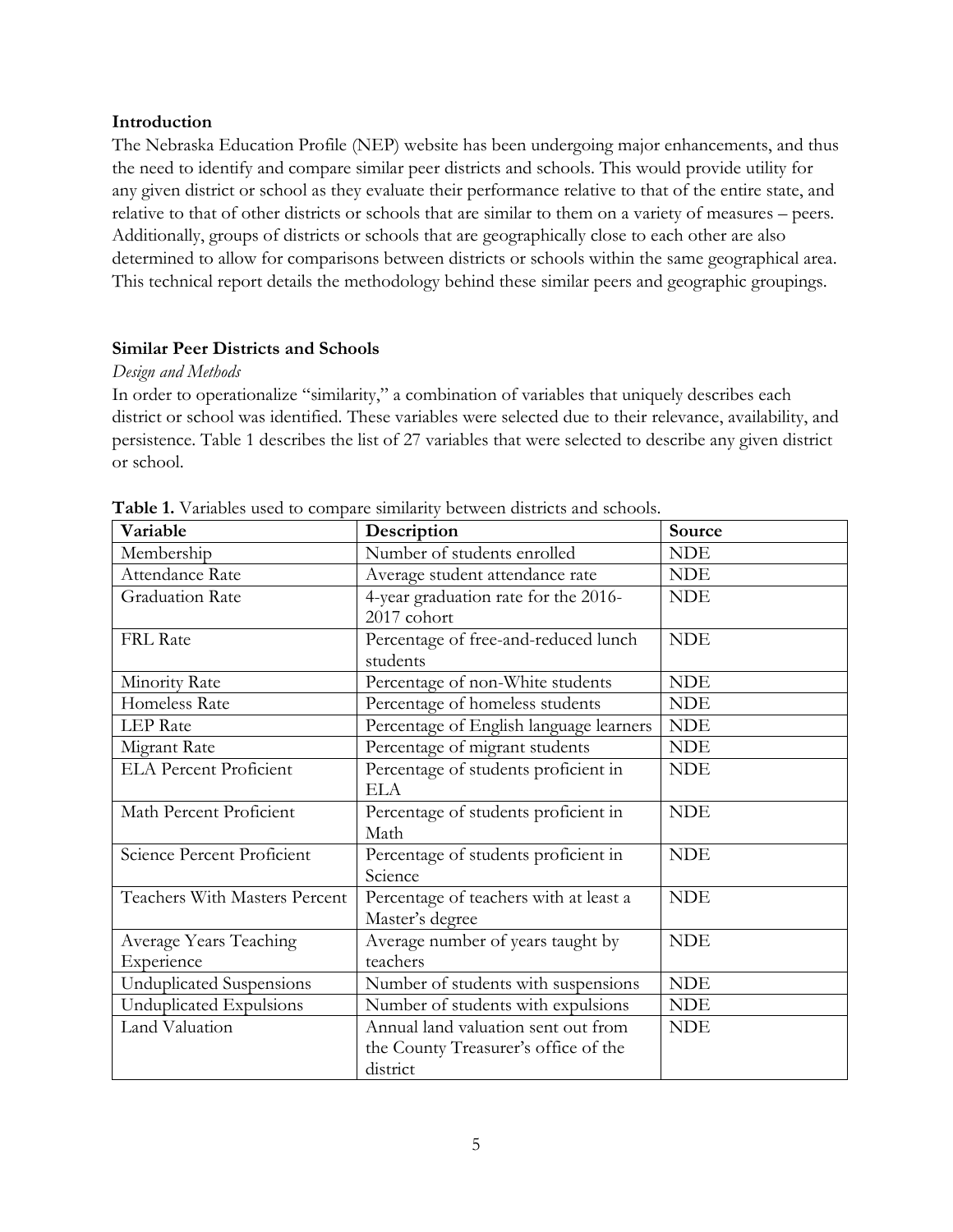| Variable                       | Description                               | Source           |
|--------------------------------|-------------------------------------------|------------------|
| Per Pupil Cost by Average      | Total annual costs divided by the         | <b>NDE</b>       |
| Daily Membership               | average daily membership for the          |                  |
|                                | district                                  |                  |
| Grand Total of All Receipts    | Amount of all receipts/revenue            | <b>NDE</b>       |
|                                | received by the district in a school year |                  |
| Median Household Income        | Median household income in the past       | Census-ACS 2012- |
|                                | 12 months (in 2016 inflation-adjusted     | 2016             |
|                                | dollars)                                  |                  |
| Per Capita Income              | Per capita income in the past 12          | Census-ACS 2012- |
|                                | months (in 2016 inflation-adjusted        | 2016             |
|                                | dollars)                                  |                  |
| Gini Index                     | Gini index of income inequality           | Census-ACS 2012- |
|                                |                                           | 2016             |
| Percent Age 25+ With           | Percent of population 25 years and        | Census-ACS 2012- |
| Bachelor's Degree or More      | over with at least a Bachelor's degree    | 2016             |
| Labor Force Participation Rate | Percent of population 16 years and        | Census-ACS 2012- |
|                                | over in the labor force                   | 2016             |
| <b>Unemployment Rate</b>       | Percent of population 16 years and        | Census-ACS 2012- |
|                                | over who are unemployed                   | 2016             |
| Total Population               | Population in the district                | Census 2010      |
| Land Area                      | Area in square miles                      | Census 2010      |
| Population Density             | Density per square mile of land area      | Census 2010      |

In creating the district and school data sets from various data sources, a number of challenges surfaced. First, the latest data from NDE was the 2016-2017 school year, while the latest data from the Census was from 2010, and from 2012-2016. Although the Census data lagged behind NDE's data on the districts and schools, the Census data was still used since the variables described community characteristics (e.g., median household income, land area, etc.) that would likely not have changed as frequently as the school characteristics (e.g., membership, attendance rate, etc.).

Second, the Census data was only collected at the district-level, and not at the school-level. However, since the community characteristics of a given district would reflect that of the schools within the district, the same Census data was used at the school-level. This implied that all schools within the same district would, for example, have the same unemployment rate as that of the district. Three pieces of finance data were also collected at the district-level only by NDE: land valuation, per pupil cost by average daily membership, and grand total of all receipts. By the same logic aforementioned, district-level information was used for the schools within the same district.

Third, there were a number of districts that were consolidated after the Census data was collected. In these cases, the originating districts were first identified in the Census data, and the average values of the Census variables were then calculated to inform the Census variables for the new consolidated district.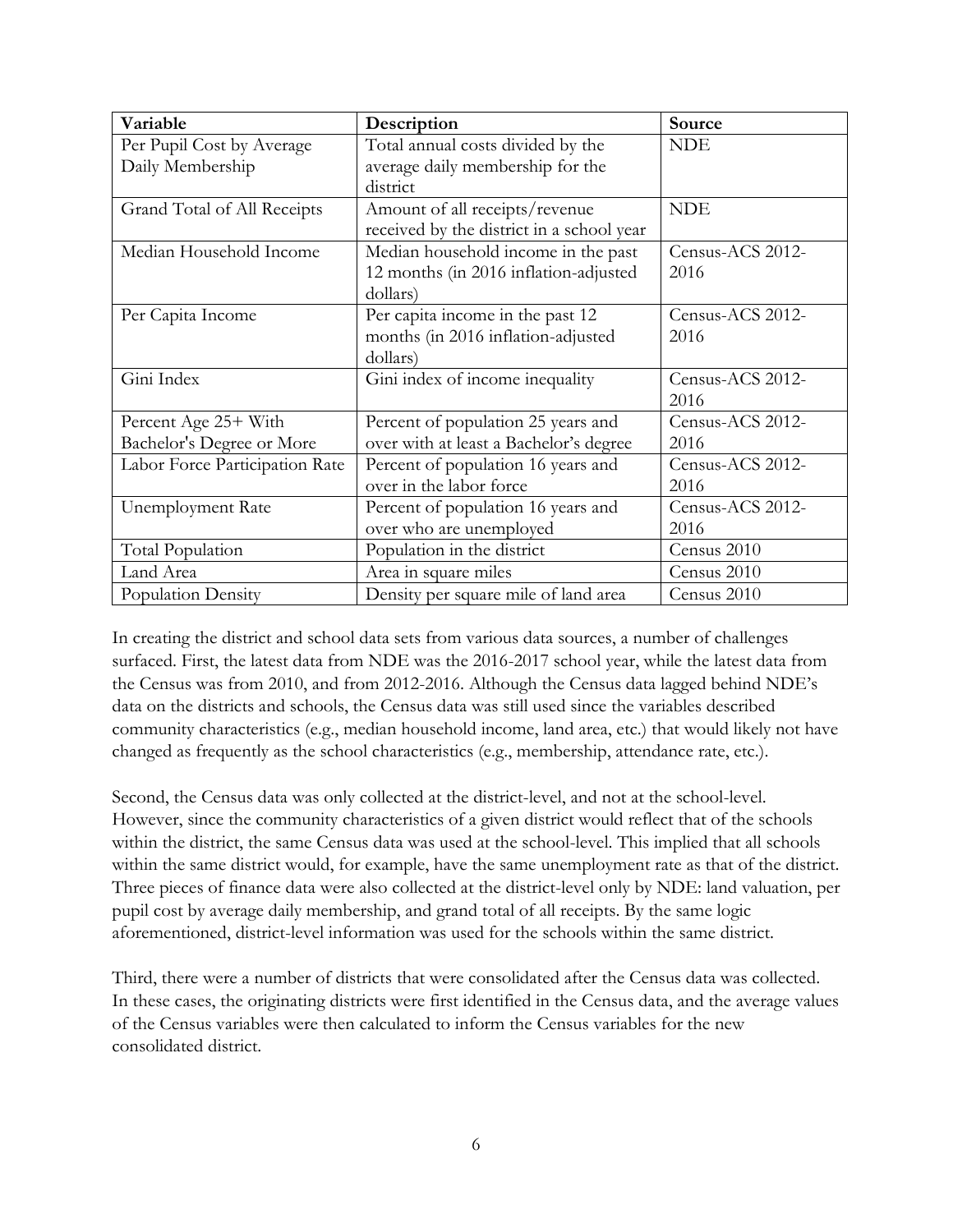Once the aforementioned decisions were made, a data split was performed on only the school data file. The school data file was split into three separate data files to reflect the differences among elementary, middle, and high schools. The number of students with expulsions was found to have very little variability across the schools (due to many zero values) and was thus removed from all school data files. Only one variable was not available to describe the elementary and middle schools, namely, graduation rate which was only applicable to high school students. With three school data files, and one district data file, the analyses to identify similar districts and schools commenced.

#### <span id="page-6-0"></span>*Analytic Approach*

Each district or school was compared to every other district or school by using a distance measure between each pair of districts or schools. This Euclidean distance measure was calculated as a summary index using the formula shown below:

$$
d_{euc}(x, y) = \sqrt{\sum_{i=1}^{n} (x_i - y_i)^2}
$$

In the formula above, *d* represents the distance between any two districts or two schools *x* and *y* on each variable *i* (i.e., every variable shown in Table 1). Due to the wide differences in the ranges of values across the variables, each variable was scaled prior to computing the Euclidean distance.

Thus, for each district or school, the districts or schools with the shortest distances to it are grouped together. This is because the shorter the Euclidean distance between two districts or two schools, the more similar they are.

#### <span id="page-6-1"></span>**Geographical Area**

#### <span id="page-6-2"></span>*Design and Methods*

The addresses for each district and school building were first converted into latitude and longitude information. Once this was done, the geographic distance between every pair of districts and every pair of schools was calculated using the Haversine distance measure. Note that the school data file was split into three separate data files to ensure that similar school types were being compared to each other. For example, elementary schools were only compared with other elementary schools in terms of geographic distance. The same held true for middle schools and high schools as well.

| <b>Twore 2.</b> Valuables ased to describe geographic location for districts and schools. |                                   |             |  |  |
|-------------------------------------------------------------------------------------------|-----------------------------------|-------------|--|--|
| Variable                                                                                  | Description                       | Source      |  |  |
| Latitude                                                                                  | North-South geographic coordinate | Google Maps |  |  |
| Longitude                                                                                 | East-West geographic coordinate   | Google Maps |  |  |

**Table 2.** Variables used to describe geographic location for districts and schools.

#### <span id="page-6-3"></span>*Analytic Approach*

Each district or school was compared to every other district or school by using a geographic distance measure between each pair of districts or schools. This Haversine distance represents the distance between two coordinates on a sphere and was calculated using the formula shown below: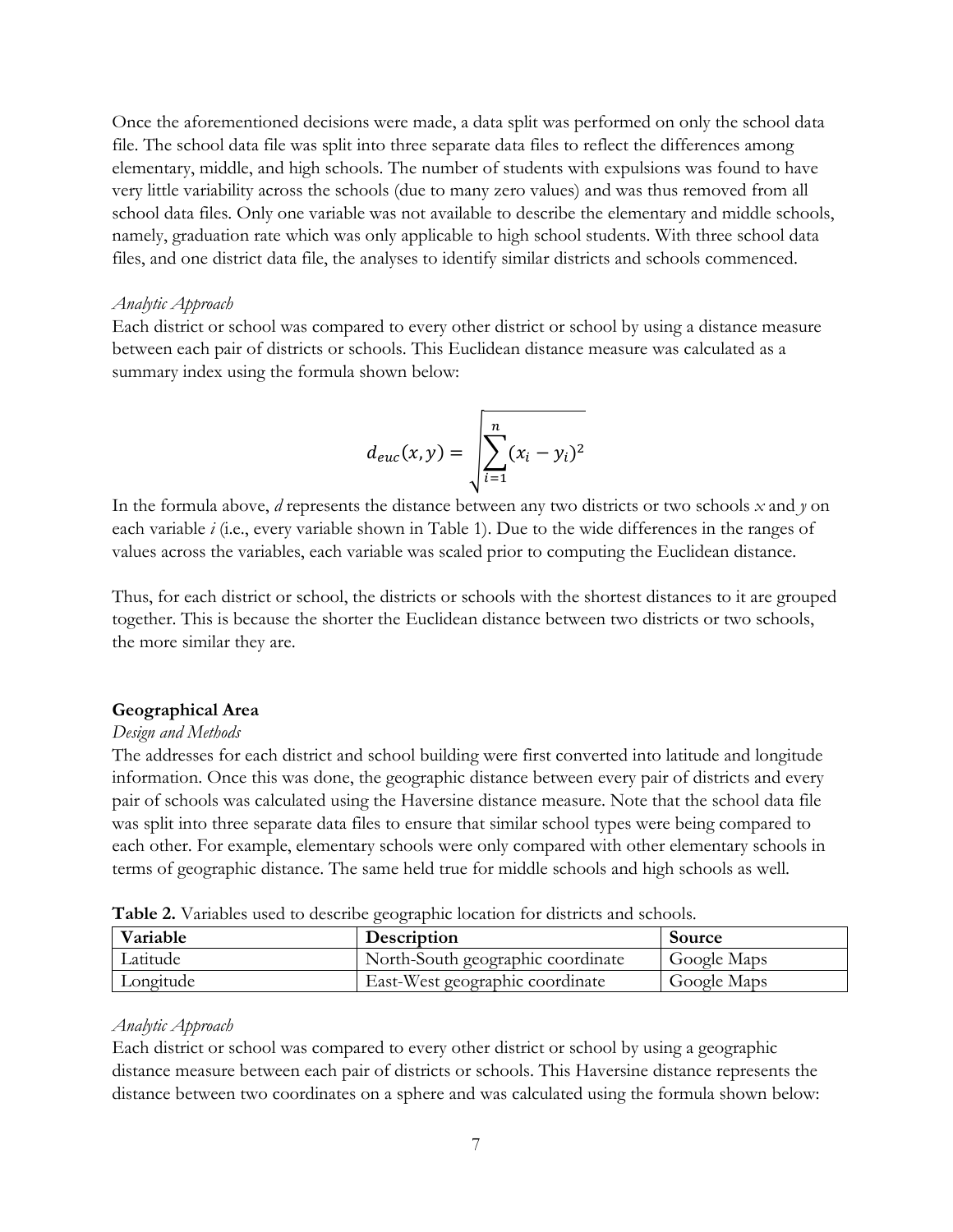$$
d_{hav}(x,y) = 2r \sin^{-1}\left(\sqrt{\sin^2\left(\frac{\varphi_y - \varphi_x}{2}\right) + \cos(\varphi_x)\cos(\varphi_y)\sin^2\left(\frac{\lambda_y - \lambda_x}{2}\right)}\right)
$$

In the formula above, *d* represents the geographic distance between any two districts or two schools *x* and *γ*, with  $φ$  representing the latitude and  $λ$  representing the longitude.

#### <span id="page-7-0"></span>**Results**

The results of this work can be found as an interactive display in the Nebraska Education Profile website: [http://nep.education.ne.gov/.](http://nep.education.ne.gov/) Once a district or school is selected from the dropdown menu on the main page, the "Compare" feature can then be selected to show 10 other districts or schools that are most similar or geographically closest to the referent district or school. For questions or comments regarding the use of this feature, please reach out to [NDE.Research@nebraska.gov.](mailto:NDE.Research@nebraska.gov)

## <span id="page-7-1"></span>**Contributors**

This research effort was conducted by the following researchers at the Office of Data, Research and Evaluation at the Nebraska Department of Education:

- Matt Hastings, Ph.D., Senior Administrator
- Hongwook Suh, Ph.D., Psychometrician Lead
- Justine Yeo, Statistical Research Analyst
- Kunal Dash, Statistical Research Analyst
- Fisayo Adeniyan, Research Assistant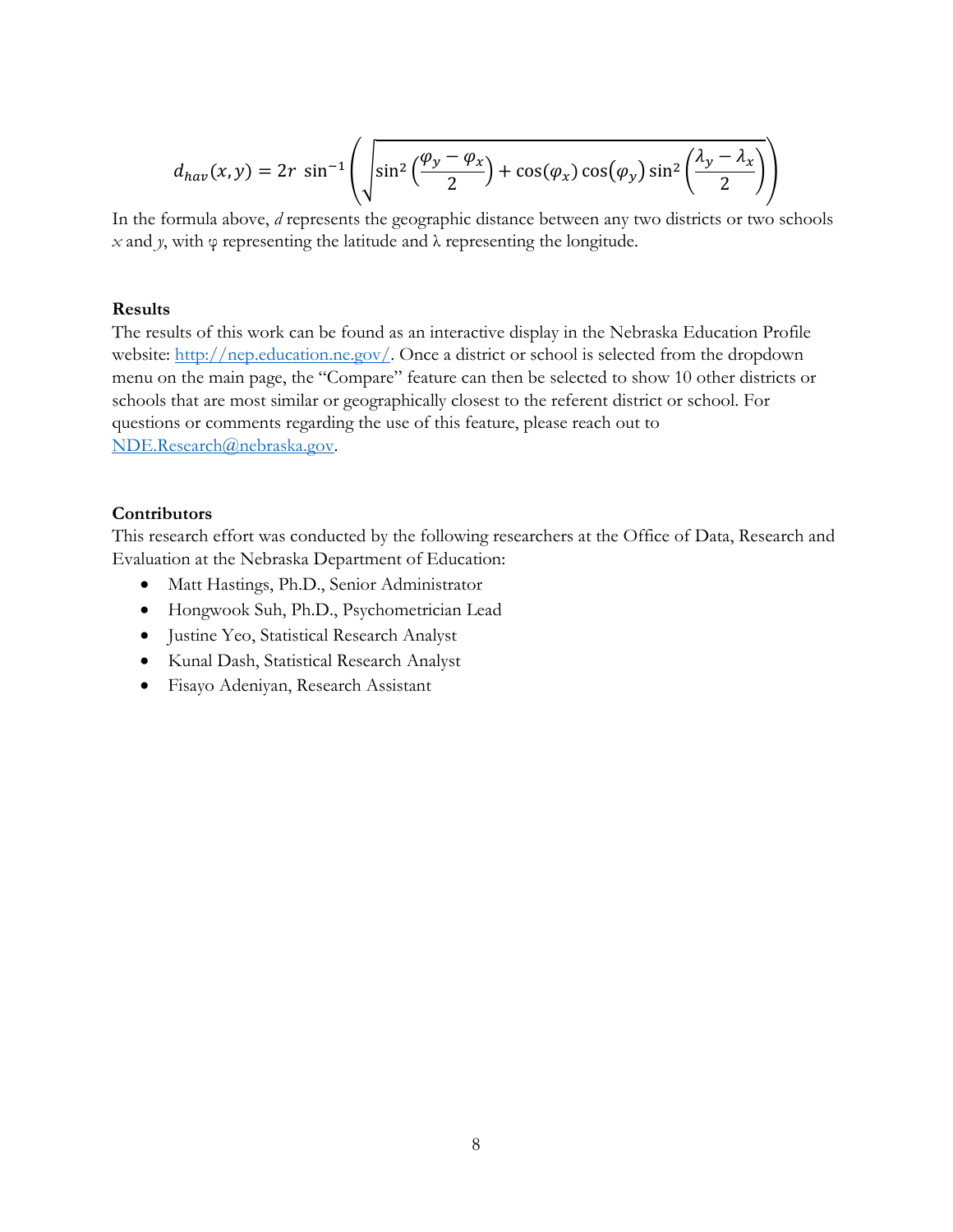## <span id="page-8-0"></span>**Appendix**

All distance calculations were computed using R, a statistical software. The syntax is shown in the tables below. While only the syntax for the district data is presented, the same syntax was also applied to all school data files.

**Table 3.** Syntax for calculating Euclidean distances for every pair of district.

```
###Euclidean Distance
###District Data
#install.packages("ggplot2")
library(ggplot2)
#install.packages("factoextra")
library(factoextra)
#install.packages("xlsx")
library(xlsx)
getwd() 
setwd("District Data")
getwd()
district <- read.csv("District Data v0.09.csv")
head(district)
#district <- na.omit(district)
district[,-c(1)] <- scale(district[, -c(1)])
head(district)
districtdistance <- dist(district, method="euclidean")
as.matrix(districtdistance)
as.matrix(districtdistance)[1:6, 1:6]
distanceframe <- round(as.matrix(districtdistance), 5)
str(distanceframe)
fviz_dist(districtdistance)
write.csv(distanceframe, "District Euclidean Distance.csv")
```
**Table 4.** Syntax for converting addresses to latitude and longitude coordinates, and for calculating Haversine distances for every pair of district.

###Geocoding ###District Addresses Data #Install necessary packages

#install.packages("tidyverse")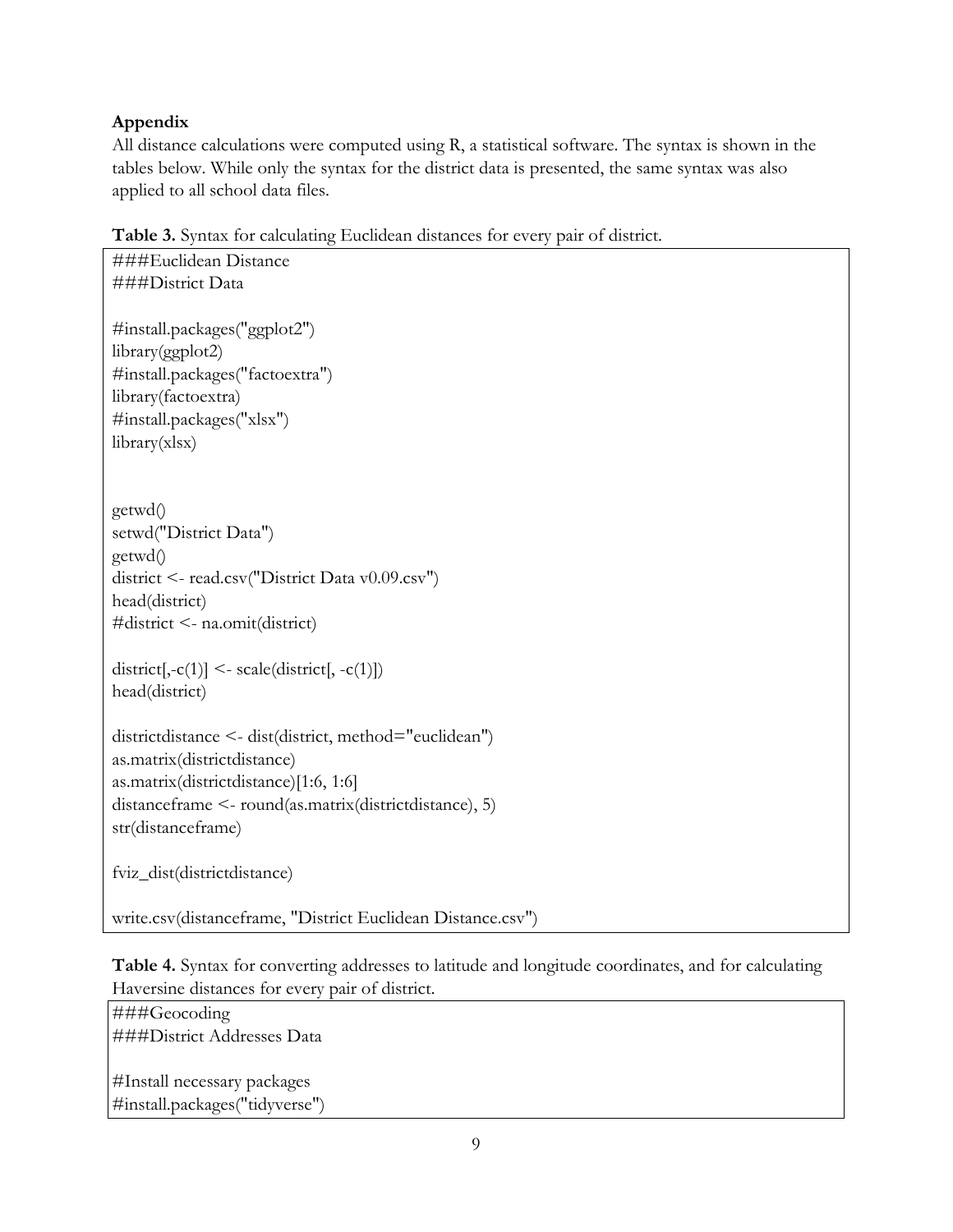library(tidyverse) #install.packages("ggmap") library(ggmap) #install.packages("geosphere") library(geosphere) #install.packages("ggplot2") library(ggplot2) #install.packages("xlsx") library(xlsx) #Set working directory getwd() setwd("Geographic Distance") getwd() #Import data with addresses adddistrict <- read.csv("District Address v0.01.csv", stringsAsFactors = FALSE) head(adddistrict) adddistrict <- na.omit(adddistrict) #Convert addresses to longitude and latitude ?mutate\_geocode geodistrict <- mutate\_geocode(adddistrict, Location) head(geodistrict) #Check status of query counts from Google Maps (limited to 2500 queries per day) geocodeQueryCheck() #Export data with longitude and latitude columns appended write.csv(geodistrict, "District Geocode v0.01.csv") #Import data with longitude and latitude columns only district <- read.csv("District Geocode for Distances v0.01.csv") head(district) #Drop agency name which is the first column in the data  $district2 < -district$ [,-c(1)] head(district2) #Calculate distance between every pair distance <- distm(district2, fun=distHaversine) #Convert distances into a matrix as.matrix(distance)